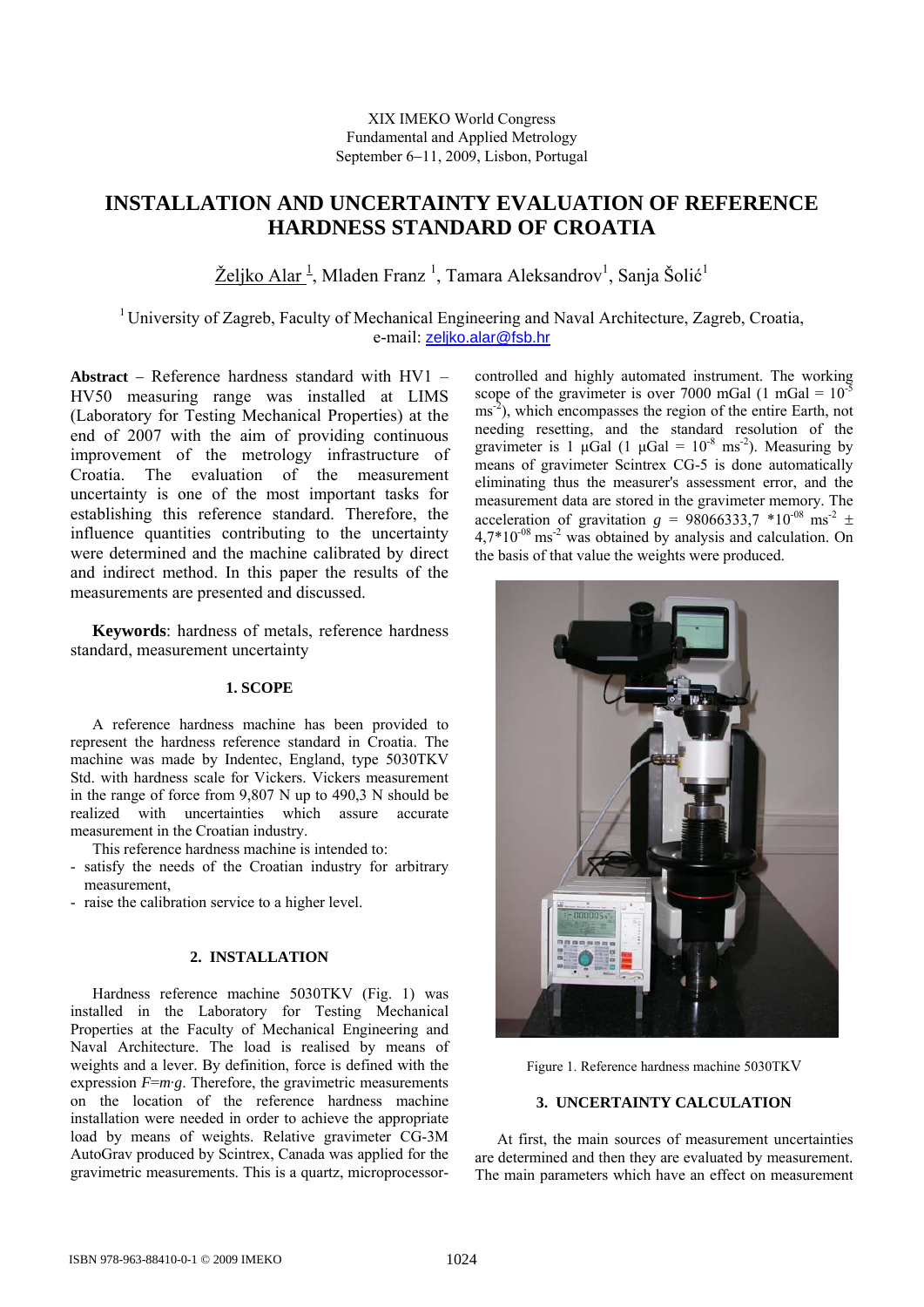uncertainty are those defining the measurement process. They are stipulated and given by the standard EN ISO 6507. The estimation and calculation of the measurement uncertainty was carried out in accordance with the EN ISO 6507-2 [1], EN ISO 6507-3 [2] and document EURAMET/cg-16/v.01[3].

### *3.1 Test force*

The applied force was calibrated with force transfer standard (load cells). Such a system leads to two main error sources:

- measurement of the applied force;
- measurement of the maintenance of the applied force.

Several series of measurements were carried out in accordance with the recognized standards. The maintenance of the applied force was assessed by analysing the data obtained during force calibration.

Loading forces were checked by the portable standard of force of class 00 in accordance with EN ISO 376 standard. They were calibrated at PTB (Pysikalisch-Technische Bundesanstalt), Germany, using national standards of force (deadweight machines) of measuring capability  $\leq 0.002$  %. The expanded measurement uncertainty of their calibration was  $\leq$  0,03 %. For each loading two different portable standards of force were applied.

The uncertainty of measurement of the test force is evaluated in two steps:

determination of the combined relative standard uncertainty of the reference value of the force transfer standard:

$$
u_{FRS} = \sqrt{u_{TS}^2 + u_T^2 + u_S^2 + u_D^2}
$$
 (1)

- $u_{TS}$  relative uncertainty of the transfer standard
- $u_T$  relative uncertainty due to the temperature
- deviation
- $u<sub>S</sub>$  relative long term stability,
- $u_D$  relative interpolation deviation.
- determination of the measurement uncertainty of each force.

The uncertainty of measurement of the test force is calculated by using the following formula:

$$
u_F = \sqrt{u_{FRS}^2 + u_{FHTM}^2 + u_{main}^2}
$$
 (2)

 $u_{\text{FHTM}}$  – uncertainty of measurement of the test force – normal distribution  $u_{\text{main}}$  – uncertainty of maintenance of the test force – rectangular distribution

Expanded uncertainty:

$$
U_F = k \times u_F \tag{3}
$$

Each force was measured three times in three different indentation positions. Results are shown in Table 1.

Table 1: Results of force measurement uncertainty

| F,<br>N | $F_{\rm sr}$<br>N | $\Delta F_{\text{rel}}$<br>$\frac{0}{0}$ | $U_{\text{F}}$<br>$\frac{0}{0}$ |
|---------|-------------------|------------------------------------------|---------------------------------|
| 9,807   | 9,817             | 0,102                                    | 0,061                           |
| 29,42   | 29,431            | 0.038                                    | 0,049                           |
| 49,03   | 49,049            | 0,039                                    | 0,067                           |
| 196,1   | 196,198           | 0,050                                    | 0.052                           |
| 294,2   | 294,410           | 0,071                                    | 0.053                           |
| 490.3   | 490,350           | 0,010                                    | 0,037                           |

*F<sub>sr</sub>* - mean value of the measured forces,

 $\Delta F_{\text{rel}}$  - relative deviation of the test force,

 $U_F$  - relative expanded uncertainty of the test force;  $k=2$ .

## *3.2 Test length*

Vickers indentations are measured using the optical length measuring system. The opto-electric system CCD-LFSB consists of an optic microscope with the high precision CCD camera which is connected to the computer and appropriate software (Fig. 2).



Figure 2. Opto-electric system CCD-LFSB for length measurements

The process of image analysis is static which means that the images need to be processed. It is not possible to process "live" image from the CCD camera. The CCD-LFSB system was calibrated by the reference measuring scale (transfer standard) which was calibrated at PTB (Physikalisch-Technische Bundesanstalt), Germany, and the measurement uncertainty is given by the expression:

$$
U_{LRS} = \sqrt{(10nm + (0.18 \bullet L)^2)}
$$
 (4)

with  $k=2$  and  $P=95$  % where  $U_{LRS}$  is expressed in nm, and *L* in mm. The uncertainty of length measurement is calculated as follows:

$$
u_{\rm L} = \sqrt{u_{\rm LRS}^2 + u_{\rm ms}^2 + u_{\rm LHTM}^2}
$$
 (5)

 $u_{LRS}$  – relative uncertainty of the transfer standard,

- $u_{\text{ms}}$  relative uncertainty due to the resolution,
- $u<sub>LHTM</sub>$  relative standard uncertainty of measurement results.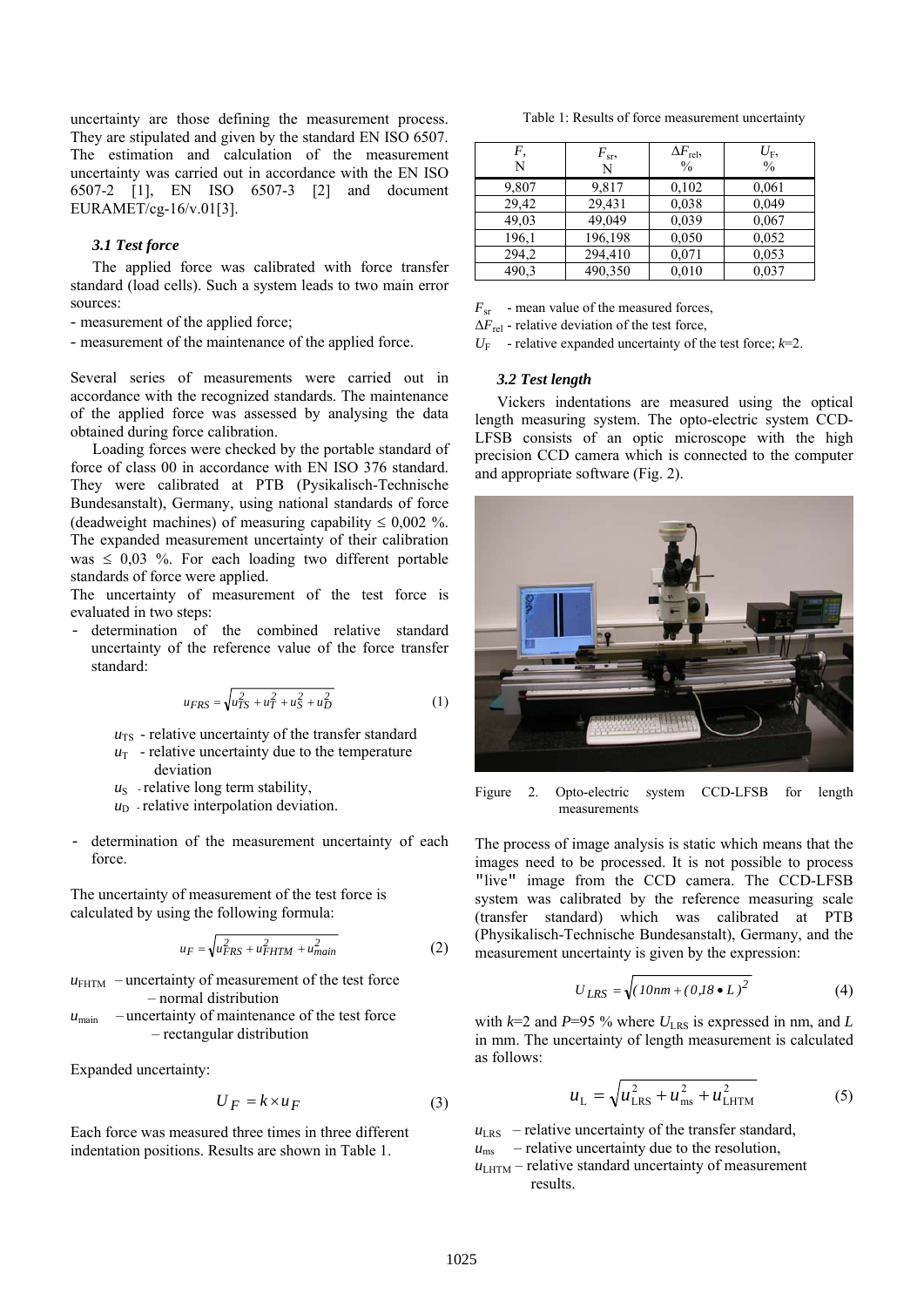Expanded uncertainty:

$$
U_{\rm L} = k \times u_{\rm L} \tag{6}
$$

During preliminary measurements, an error was noted due to the alignment of print edges (Fig. 3).



Figure 3. Error due to print rotation

Based on the research carried out at NPL, and presented in literature [4] and observation of the CCD - LFSB system behaviour, this error was assessed and included in the estimate and calculation of the measurement uncertainty. Table 2 shows the results of checking the optical measurement CCD-LFSB system.

Table 2: Results of length measurement uncertainty

| Length,        | 'YLrel, |    |
|----------------|---------|----|
| mm             | 'n      | 0. |
| $0,05-$<br>0,8 |         |    |

Δ*L*rel - maximum relative deviation of length,

 $U_L$  - maximum expanded uncertainty of length;  $k=2$ ,

#### *3.3 Indenter*

The indenter was bought as a high class indenter and calibrated at Star Industrial Tools Ltd., England.

Table 3: Results of diamond indenter verification

| Measurement                          | Requirement                        | Result           | Uncertainty   |  |
|--------------------------------------|------------------------------------|------------------|---------------|--|
|                                      |                                    |                  | of            |  |
|                                      |                                    |                  | measurement   |  |
| Angles in a                          | $A1 - B190^\circ \pm 0.4^\circ$    | 89°98'           |               |  |
| section normal                       | B1-C1 $90^{\circ} \pm 0.4^{\circ}$ | 90°00'           |               |  |
| to the axis of the                   | $C1-D1$ 90° $\pm$ 0.4°             | 90°01'           | 5 mins of arc |  |
| diamond<br>pyramid                   | $D1 - A190^\circ \pm 0.4^\circ$    | 90°01'           |               |  |
| Inclination<br>of                    | $\pm 0.30^{\circ}$<br>A            | 68°03'           |               |  |
| the axis of the                      | $\pm 0.30^{\circ}$<br>B            | 68°02'           |               |  |
| pyramid to the                       | C<br>$\pm 0.30^{\circ}$            | 68°00'           | 5 mins of arc |  |
| of<br>the<br>axis<br>seating surface | D<br>$\pm 0.30^\circ$              | 68°00'           |               |  |
| Angle between                        | A-C $136^{\circ} \pm 0.1^{\circ}$  | $136^{\circ}03'$ |               |  |
| opposite<br>faces                    | B-D $136^{\circ} \pm 0.1^{\circ}$  | 136°02'          | 5 mins of arc |  |
| of the diamond                       |                                    |                  |               |  |
| pyramid                              |                                    |                  |               |  |
| Line of junction                     | Normal 0,001mm                     |                  |               |  |
| between                              | Micro                              | $0.92 \mu m$     | $0,5 \mu m$   |  |
| opposite faces                       | 0,00025mm                          |                  |               |  |

The numerical results are shown against the values specified in EN ISO 6507-3.

#### *3.4 Test cycles*

All the phases of the test cycle are adjustable at the machine panel and they are within tolerances required by the standards. Test time is calibrated by means of a stopwatch.

#### *3.5 Uncertainty calculation for indirect calibration*

Indirect calibration is carried out using high quality reference hardness blocks made by Indentec, England. The uncertainty of measurement of indirect verification of the reference hardness testing machine is calculated by the equation:

$$
u_{\rm CM} = \sqrt{u_{\rm CKM-P}^2 + u_{\rm xCRM-I}^2 + u_{\rm CKM-D}^2 + u_{\rm ms}^2}
$$
 (7)

 $u_{\text{CRM-P}}$  - calibration uncertainty of the reference block without its inhomogeneity according to the calibration certificate for *k*=1,

 $u_{\text{vCRM-1}}$  - standard uncertainty due to the repeatability of the reference hardness machine,

 $u_{\text{CRM-D}}$  - long time drift in hardness of the reference block,  $u_{\text{ms}}$  - relative uncertainty due to the resolution.

$$
u_{\text{xCRM-1}} = \frac{t \times s_{\text{xCRM-1}}}{\sqrt{n}} \tag{8}
$$

 $s_{xCRM-1}$  - standard deviation due to the repeatability,

 $t = 1.15$  - student factor,

 $n = 5$  ...- number of indentations.

Expanded uncertainty:

$$
U_{CM} = k \times u_{CM} \tag{9}
$$

The calibration results for HV10 and HV30 are presented in Table 4 whereas the calibration results for HV1; HV3; HV5; HV20 and HV50 are not presented in this paper because the calibrations were carried out only with a single primary standard plate for each loading.

|      | Hardness<br>value | HV<br>HV | $U_{\rm HTM}$<br><b>HV</b><br>$(k=2)$ | $\bar{b}$<br>HV | $\Delta H_{\rm HTMmax}$<br><b>HV</b> |
|------|-------------------|----------|---------------------------------------|-----------------|--------------------------------------|
| HV10 | 272,2 HV10        | 273,10   | 1,66                                  | 0.90            | 2.56                                 |
|      | 457,4 HV10        | 45632    | 2,97                                  | 1,08            | 4,05                                 |
|      | 807,9HV10         | 806,17   | 5.65                                  | 1,73            | 7.39                                 |
| HV30 | 275,0 HV10        | 274,52   | 1,76                                  | 0.48            | 2,24                                 |
|      | 470,7 HV10        | 469,20   | 3.03                                  | 1,50            | 4,53                                 |
|      | 802,0 HV10        | 800,07   | 5,20                                  | 1.93            | 7.13                                 |

#### *3.6 Intercomparison measurements*

Intercomparison measurements are underway and they are being carried out with two other national laboratories